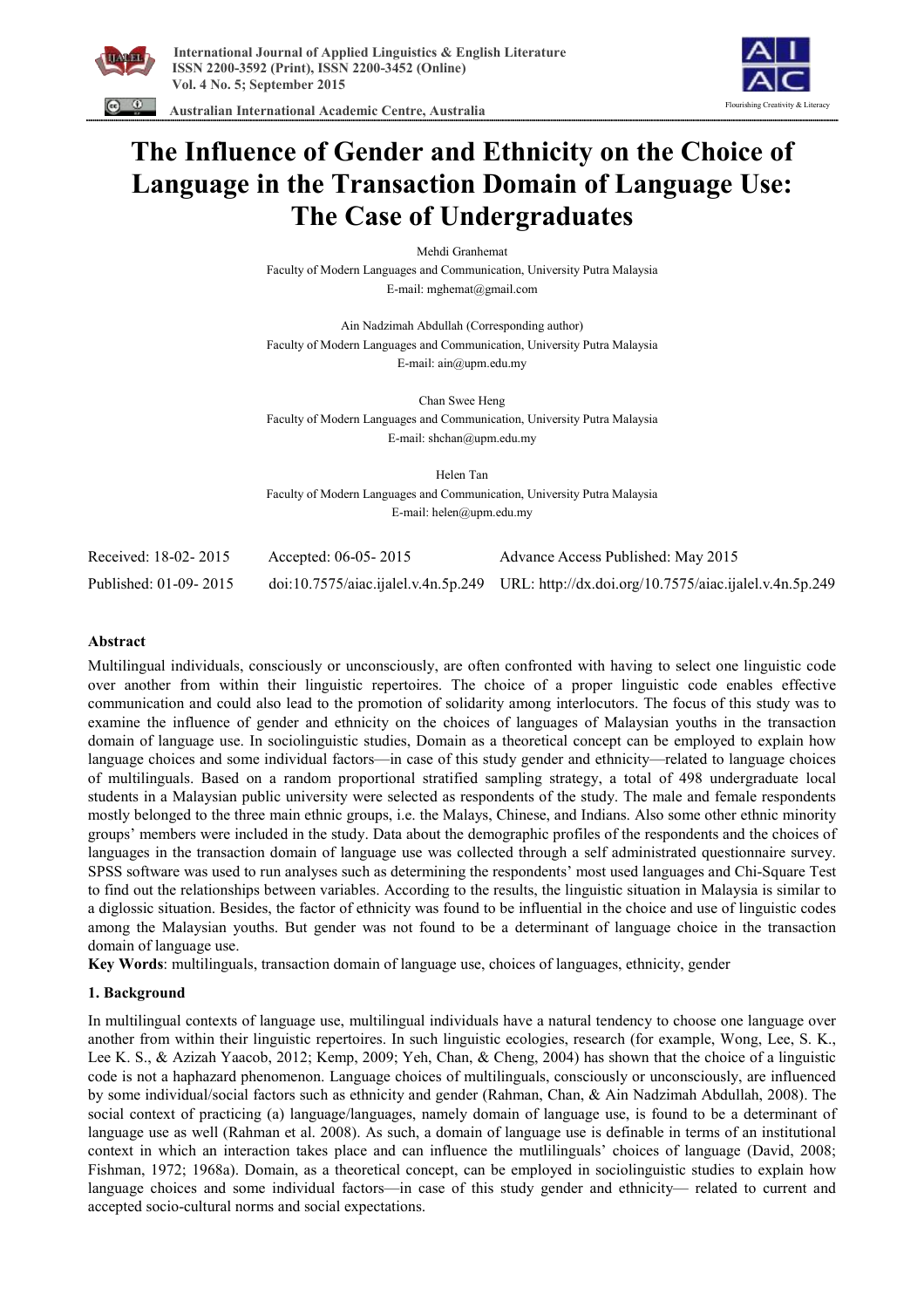## **IJALEL 4(5):249-254, 2015** 250

Language policies of multilingual countries may affect the choice of a code in a domain of language use as well (Ferguson, 2006; Ridge, 2004; Cooper, 1989). In a political entity such as Malaysia that different ethnic groups comprise a nation, the ethnic members of any ethnic group may enjoy using a local indigenous language for communication purposes in their speech community. Furthermore, a gained status language may function as the governmental/formal language as well as the medium of instruction (Asmah Hj. Omar, 1994). After independence in Malaysia the Malay language or Bahasa Malaysia (henceforth BM) was promoted as the formal language as well as the medium of instruction (Hafriza Burhanudeen, 2006). Consequently, in a heterogeneous context of language use such as Malaysia domain of language use may influence an individual's choice of a language as well.

A language is not only an individual's possession, but it also belongs to the whole speech community that practices it. According to Hudson (1996, p. 10) a determining factor of belonging to a speech community is the use of its language. Hudson maintained that language is an important factor that assists individuals to express their memberships in social units such as tribes and ethnic groups. Moreover, Hudson (p. 232) added that solidarity among the members of a speech community is mostly achieved by the use of their common language. Thus, members of ethnic groups have a natural tendency towards the use of their ethnic language in their inter-communal relationships. In defining ethnicity as a determinant of language use, Yeh, et al. (2004, p. 81) highlighted three components of ethnicity, i.e. "Being, knowing and doing". According to Yeh, et al., language functions as a determining factor in all the three components of ethnicity. In other words, language is not only a reflection of ethnic members' self-perceptions but also it is a medium through which social life is performed.

Multilingual individuals' identities, such as their genders, are also significant in their choices of language (Wong et al. 2012; Mensah, Emmanuel, & Nyarko, 2012; Ho & Lin, 2011; Mee, 2011). However in a study of language choices of Malaysian youths, Rahman et al. (2008) reported that gender was not an influential factor in the multilinguals' choices of language. In line with Rahman et al. in a study of language choice in Taiwan, Chan (1994) did not find gender an influential factor in language choice among the subjects of her study. In contrast to Rahman et al. (2008) and Chan's (1994) results, Lu (1988) reported that differences in gender among Taiwanese respondents resulted in different attitudes towards language use. Thus, among the variety of variables that may affect the choices of language of a multilingual individual, the present study examined the effects of ethnicity and gender on the choice of language of multilingual Malaysian youths in the transaction domain of language use. Specifically, the study decided to answer the following research question:

How are the linguistic practices of Malaysian youths related to individual factors of gender and ethnicity in the transaction domain of language use?

#### **2. Method**

#### *2.1 Research Design and the Study's Site*

The above research question, which sought descriptive profiles of respondents, their language choices in the transaction domain of language use, and the relationships between variables, was found to be more amenable to quantitative data and survey research. Quantitative data was collected through survey questionnaires. Thus, a self-administered questionnaire that was comprised of two sections was utilized. Section I of the questionnaire asked questions about respondent's age, gender and ethnicity. Section II of the questionnaire sought information about respondents' language practices in the transaction domain.

According to a random proportional stratified sampling strategy, a total number of 500 undergraduate respondents who were studying at 15 different faculties of UPM<sup>1</sup> were selected as the sample of the study. Ary, Razavieh, and Sorensen, (2006, p. 172) recommended a proportional stratified sampling strategy in order to extract a sample from a population with different strata. Hence, the same procedure as in random sampling was used except that the selection was from subgroups, i.e. 15 different faculties of UPM.

*2.2 Validity, Reliability* 

 $\overline{a}$ 

The instrument of this study had some degree of validity and reliability. Firstly, external validity of the study's instrument has achieved by the study's capability in generalizing the results of the study to the outer world. Bartlett, Kotrlik, and Higgins (2001, P. 43) maintained that in a quantitative survey design, determining the sample size is directly linked with generalisability or external validity of the study. Thus, calculating sample size is an important part of any study. Since findings of a study will be evaluated as valid only if they can be generalized to the larger population. Calder, Phillips, and Tybout (1982, p. 240) defined the capability of generalizing the result of a study to the outer world as "External validity". Calder et al. added that in order to enhance the external validity of a quantitative research it is necessary to minimize the risk of errors type I and type II, i.e. to minimize the threat of finding an association which does not exist or not finding an association that does exist. This definition of external validity also has been emphasized by Cochran (1977, p. 81) as well as by Ary et al. (2006, p. 181-184). Hence, by using the Cochran's formula sample size of the present study calculated as 384. With a number of 116 extra respondents as drop out the total sample size of the study reached a number of 500. Two questionnaires were found to be incomplete; hence the number of respondents reached 498 which earlier mentioned as sample size of the study. Sample size of each faculty or strata was identified according to a proportional stratified sampling strategy. Hence in each faculty, the

<sup>&</sup>lt;sup>1</sup> According to obtained information from Academic and Students Affairs' Deputy Dean Office of UPM at 26/11/2013, the total population of Malaysian undergraduates was 14343 who were studying at 15 faculties of UPM.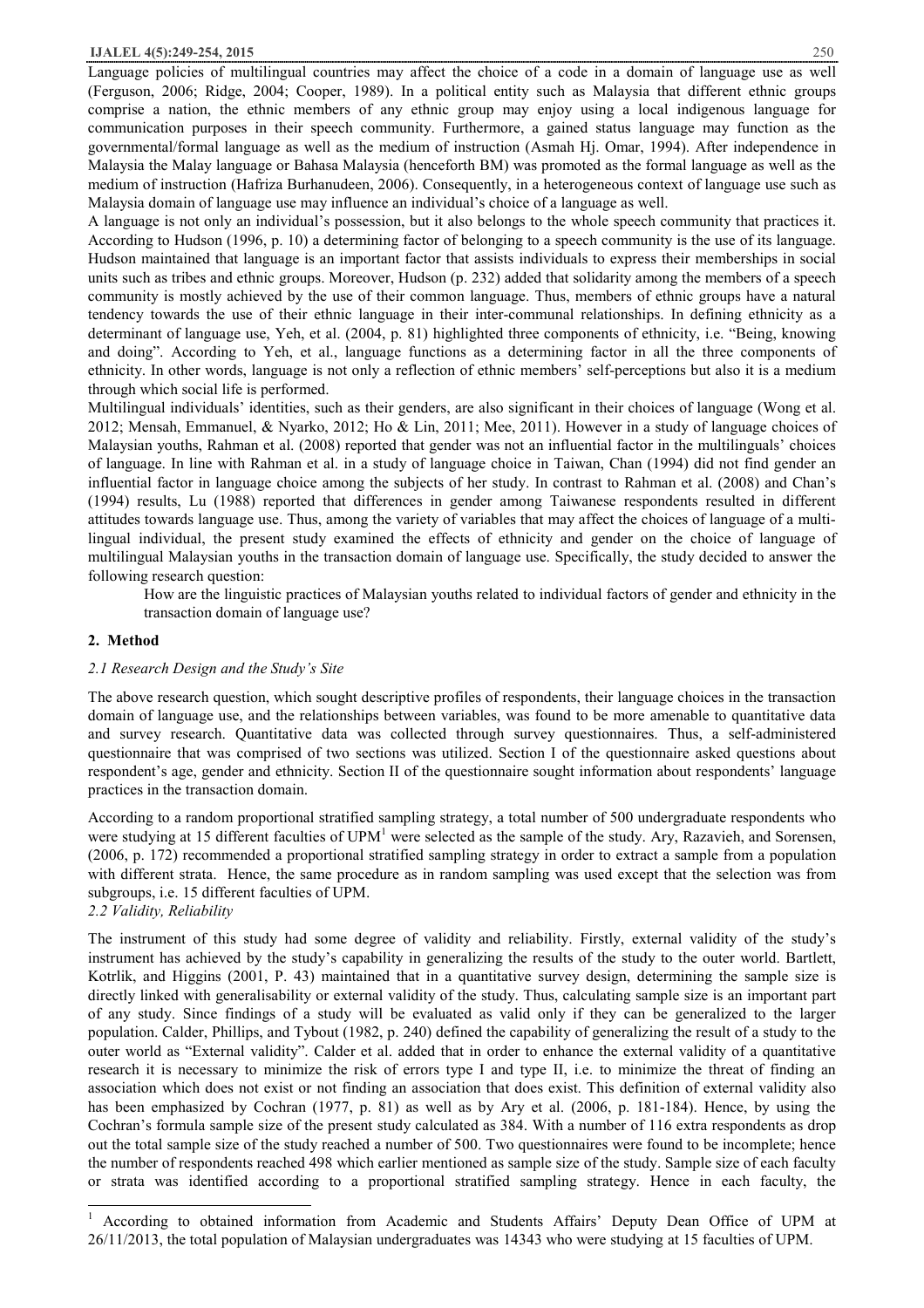#### **IJALEL 4(5):249-254, 2015** 251

questionnaires distributed among respondents proportional to the sample size of that particular faculty. But, the respondents of each particular faculty were selected by using a table of random numbers.

Since there is not any numerical index to prove the content validity of an instrument (Ary et al. 2006, p. 256), content validity of this study's instrument was achieved by peer review and its logical examination by a panel of experts. Besides, as an index of reliability of the section II of the questionnaire, Cronbach's Alpha internal consistency coefficient test was computed. A reliability coefficient of 0.942 ensured the reliability of the used instrument.

## *2.3 Respondents' Characteristics*

The study extracted its sample from the target population in the site of the study at Universiti Putra Malaysia (UPM). International students were not participated in the study since they were not Malaysian. The respondents' ages ranged from 19 to 23. All of them were bi-/multilingual with at least their mother tongue. There were more female (71.1%) than male (28.9%) respondents and the majority of the respondents belonged to the Malay ethnic group (71.5%). The remaining minority comprised students of Chinese ethnicity (21.7%), Indian (3%) and, lastly, other ethnic groups  $(3.8\%)$ .

## **3. Results and Discussion**

 $\overline{a}$ 

In order to investigate patterns of language choice and use in the transaction domain, nine social events were identified (see Table 1). Respondents were asked in each social event how often they use the four languages of BM, Chinese<sup>2</sup>, Indian<sup>3</sup>, and English based on a five point Likert scale (5=very frequently, 4=frequently, 3=sometimes, 2=rarely, and 1=never).

| Domain of Language Use | Social Events: What language do you use? |
|------------------------|------------------------------------------|
|                        | 1. At the restaurant                     |
|                        | 2. At the bank                           |
|                        | 3. At the post office                    |
|                        | 4. At the medical center and hospital    |
| Transaction            | 5. At the gas station                    |
|                        | 6. At the bus stop and railway station   |
|                        | 7. Talk with a Malay shopkeeper          |
|                        | 8. Talk with a Chinese shopkeeper        |
|                        | 9. Talk with an Indian shopkeeper        |

Table 1. Investigated Social Events in the Transaction Domain

# *3.1 The Relationships between Language Choices and Individual Factors of Gender and Ethnicity*

To examine the relationships between the two factors of gender and ethnicity and language choices of the respondents, attempts were made to highlight respondents' dominant language choices in the transaction domain. In the multilingual Malaysian context of language use, there were a number of language choices available to the individual respondents in each social event of the transaction domain. These language choices might fall under a combination of two languages that are used for interaction in each social event. Thus to make the data more sensitive to this feature, the combinations were added to reveal possible uptake of two languages in the domain investigated. These options of language choice were coded as 1=BM, 2=Chinese, 3=Indian, 4=English, 5=mixed use of BM and Chinese, 6= mixed use of BM and Indian, 7= mixed use of BM and English, 8= mixed use of Indian and Chinese, 9= mixed use of English and Chinese, 10= mixed use of English and Indian.

As above mentioned, respondents were asked to indicate their choice(s) of language(s) (for four languages of BM, Chinese, Indian, and English) according to a five-point Likert scale with 5=very frequently, 4=frequently, 3=sometimes, 2=rarely, and 1=never in each nine social event. Accordingly, a respondents' choice of any of the four examined languages in each social event could get a total score on a scale ranging from a minimum of 9 to a maximum of 45 with a median value of 27. Since for categorizing qualitative data median of a scale can be used as a cut-off point (Palmer, 2014; Linneman, 2011), the median (=27)—and higher than the median—of each social event's scale was considered as a cut-off point indicative of the choice and use of one or two particular language(s) in that particular social event. This procedure determined the dominant languages in the transaction domain of language use (see Table 2). The used syntax for determining dominant languages is presented in Appendix A.

<sup>&</sup>lt;sup>2</sup> The Chinese language in this study includes: Mandarin, Cantonese, Teochew, Hokkien, Hakka

<sup>&</sup>lt;sup>3</sup> The Indian language in this study includes: Tamil, Punjabi, Telegu, Malaylees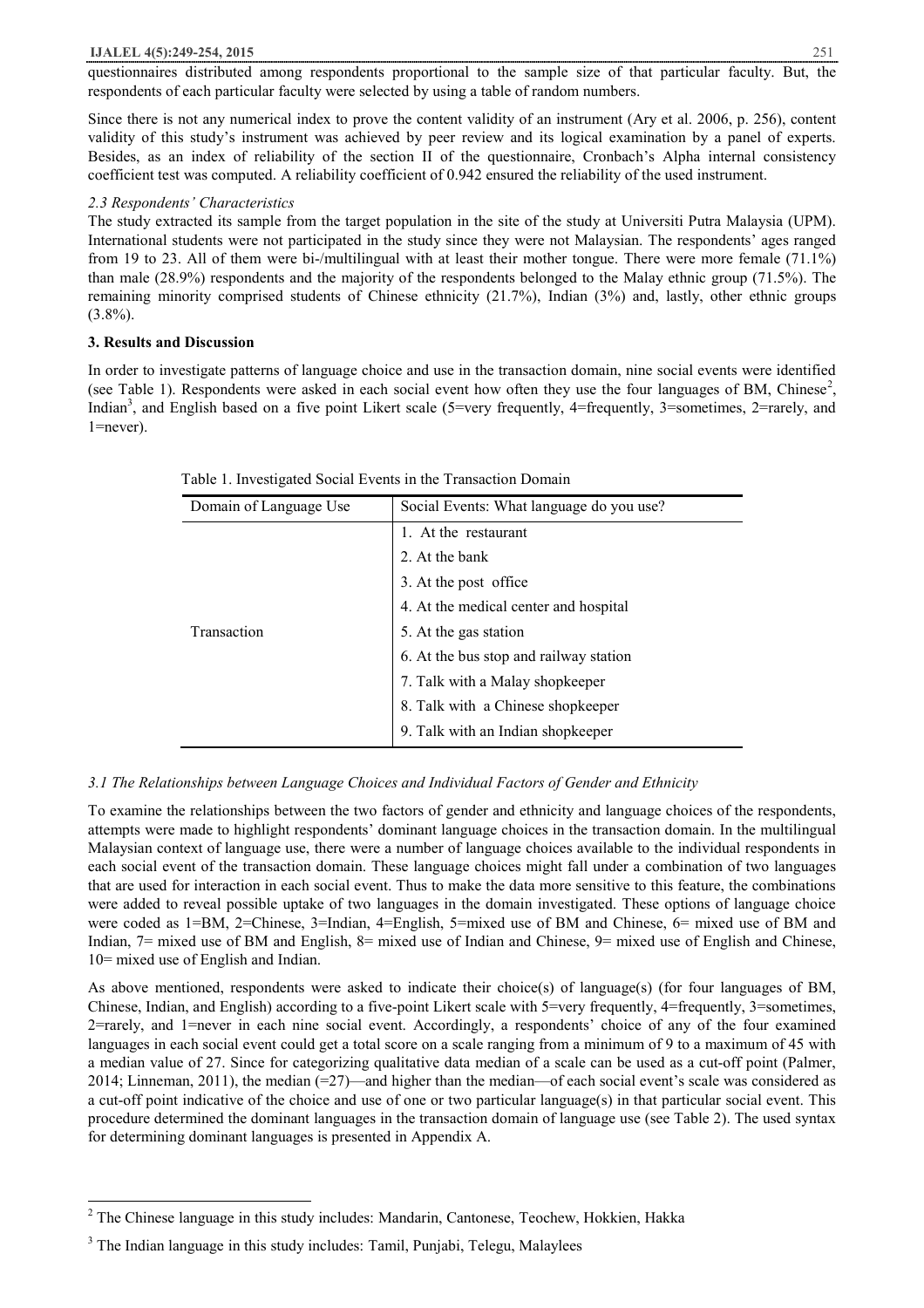| Domain of Language Use | Choice of Language(s)                   | N(%        |
|------------------------|-----------------------------------------|------------|
|                        | $l = BM$                                | 247(49.6)  |
|                        | $2$ =Chinese                            | $3(0.6)^*$ |
|                        | $4 =$ English                           | 42(8.4)    |
| Transaction            | 5 = Mixed use of BM and<br>Chinese      | $1(0.2)^*$ |
|                        | $7=$ Mixed use of BM and<br>English     | 200(40.2)  |
|                        | $9$ Mixed use of Chinese<br>and English | $5(1)^*$   |

Note: N indicates frequency of respondents. Figures in parentheses indicate percentage of N.

\* Due to low frequencies of use, figures marked with asterisks were excluded from the analysis.

According to the provided information in Table 2, six options of language choice were used by the respondents in the transaction domain. Due to low frequency of use, nine respondents in the transaction domain were excluded from the analysis. BM with a percentage of 49.6% was the most used language, but a considerable percentage of the respondents of the study (40.2%) showed tendency towards mixed use of BM and English. English with a percent of 8.4% was the third used language in this domain of language use. The fact that majority of the respondents preferred to use BM is in harmony with Ferguson (2006) and Cooper (1989) that both researchers pointed out that as the result of a language policy in multilingual states an indigenous language can be selected and promoted as the main medium of interaction in the independent country. Furthermore, the mixed use of BM and English as well as the use of English is in line with the notion of Malaysian diglosic context of language use that was proposed by Asmah Hj. Omar (1994, p. 69) and later supported by Ridge (2004, p.416). Ridge discussed that competencies in BM and English in Malaysia may result a new bi-lingual linguistic ecology. Ridge addressed this linguistic situation as Malaysian diglossic pattern. The findings of the present study supported the Ridge's discussion.

To find out if there were any relationships between respondents' gender and ethnicity from one side and their language choices from the other, the respondents' gender and ethnicity were selected as independent variables and the dominant language choices were considered as dependant variables. Inferential statistics was carried out to investigate the relationships between variables. Due to qualitative nature of the data of the study, a non-parametric test was used (Bahaman & Suandi, 1999, p. 19). Thus, the relationships between variables were examined by utilizing Chi-Square Test Mont Carlo Method. The results of the test did not support the hypothesis that the factor of gender can be a determinant of language choice in the under investigation domain of language use (see Table 3). Although there are researchers such as Lu (1988) and Yeh et al. (2004) who reported that differences in gender among Taiwanese respondents resulted in different attitudes towards language choice, the results of the present study are in tandem with Rahman et al. (2008). Rahman et al. conducted a similar study in the Malaysian context of language use and did not find any relationships between gender and language choice in domains of language use. Hence, it seems that the gender differences in the Malaysian and Taiwanese contexts of language use have different influences on the choices of language.

| Domains<br>of<br>Language Use | Used languages                    | Male      | Female     | $\chi^2$ | P<br>Value |
|-------------------------------|-----------------------------------|-----------|------------|----------|------------|
|                               | $1 = BM$                          | 66(47.48) | 181(51.71) |          |            |
| Transaction                   | $4 =$ English                     | 11(7.91)  | 31(8.86)   | 1.108    | 0.581      |
|                               | 7= mixed use of BM and<br>English | 62(44.60) | 138(39.43) |          | >0.05      |

Table 3. Gender and Language Choice in the Transaction Domains of Language Use

 Note: N indicates frequency of respondents. Figures in parentheses indicate percentage of N. \*Significant at 0.05 level

But the results of Chi-square Test ( $\chi^2$  = 118.910 and P Value<0.05) supported the hypothesis that the choice of languages was influenced by the ethnicity of the respondents of the study (see Table 4). BM was the predominant language choice of the Malays (86.6%) followed by respective negligent percentages of use by the Chinese, Indians and other ethnic groups (8.9%, 1.6%, and 2.8%). But English was the language choice of the majority of Chinese (83.3%), followed by negligent percentages of use by the Malays (7.1%), Indians (7.1%), and other ethnic groups (2.4%). For the mixed use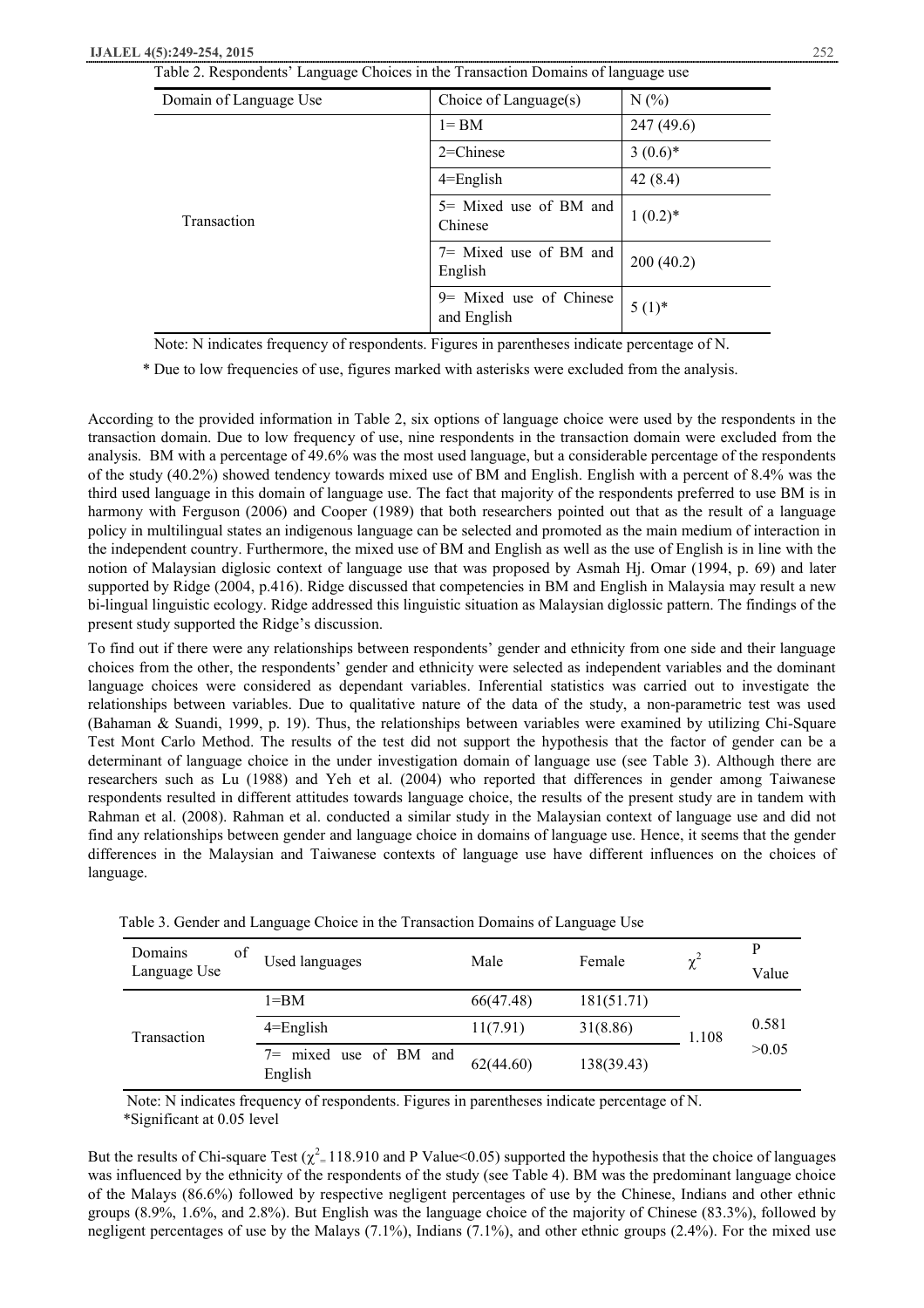of BM and English, it was the language choice of the majority of the Malays (69.5%) followed by the Chinese with a 21% of use, other ethnic groups (5.5%), and the Indians (4%).

| Domain<br>of<br>Language<br>Use | Used<br>Languages             | Ethnic Groups |          |        |               | $\chi^2$ | P        | Value          |
|---------------------------------|-------------------------------|---------------|----------|--------|---------------|----------|----------|----------------|
|                                 |                               | Malay         | Chinese  | Indian | <b>Others</b> |          |          |                |
|                                 | $l = BM$                      | 214(86.6)     | 22(8.9)  | 4(1.6) | 7(2.8)        |          |          |                |
| Transaction                     | $4 =$ English                 | 3(7.1)        | 35(83.3) | 3(7.1) | 1(2.4)        |          | 118.910* | 0.000<<br>0.05 |
|                                 | BM<br>$7 =$<br>and<br>English | 139(69.5)     | 42(21)   | 8(4)   | 11(5.5)       |          |          |                |

| Table 4. Ethnicity and Language Choice in the Transaction Domain of Language Use |  |  |  |
|----------------------------------------------------------------------------------|--|--|--|
|                                                                                  |  |  |  |

 Note: N indicates frequency of respondents. Figures in parentheses indicate percentage of N. \*Significant at 0.05 level

The findings of the study about the impact of ethnicity on the choice of language are supported by literature. Fishman (1972) discussed that although ethnicity is a biological attribute that can be demonstrated via the use of language, governmental policies may encourage the use of a particular language in order to unify different ethnic groups for nation building activities. It seems in the colorful context of Malaysian language use; according to the results of the present study (Table 2) the Malaysian language policy has promoted the two languages of Malay and English, which the former functions as a symbol of nationality and assist the nation's solidarity and the latter functions for formal social events as well as for inter-ethnic communication.

## **4. Summary and Conclusion**

Similar to any other multilingual ecology, in the Malaysian context of language use it is expected that in the domains of language use multilingual individuals choose and use different languages from within their linguistic repertoires. In order to investigate the language choices of Malaysian youths and the influence of gender and ethnicity on their choices of language the study firstly attempted to find out the most used languages of its respondents in the transaction domain of language use. According to a comparative syntax the individual respondents most used languages in the transaction domain of language use were determined as BM, mixed use of BM and English and English (see Appendix A for the used syntax). The most percentages of language use belonged to BM and followed by the mixed use of Malay and English, and English for all nine social events of the transaction domain of language use. This finding supported the diglossic situation of language use proposed by most language researchers in Malaysia (e.g., Ridge, 2004; Asmah Hj. Omar, 1994). Secondly, inferential statistics was utlized to examine the relationships between variables. Gender was not found to be a determinant of using linguistic codes in the transaction domain of language use; whereas the factor of ethnicity was found to be a determinant of language choice in the under investigation domain of language use.

# **References**

Ary, D. Jacobs, L. C., Razavieh, A. & Sorensen, C. (2006). *Introduction to Research in Education* (7th ed.). Belmont, Ca, USA: Thomson Wadsworth.

Asmah, Hj. Omar, (1994). Nationaism And Exoglossia: The Case Study of English in Malaysia. In A. Hassan (Ed.), *Language Planning In South Asia*, (pp.66-85). Kuala Lumpur: Ministry of Education.

Bahaman Abu Samah & Turiman Suandi, (1999). *Statistic for Communication Research*. Institute for Distance Education and Learning (IDEAL). Universiti Putra Malaysia.

Bartlett, Kotrlik, & Higgins, (2001). Organizational Research: Determining Appropriate Sample Size in Survey Research. *Information Technology, learning, and Performance Journal,* 19(1): 43-50.

Calder, B. J., Philips, L. W. & Tybout, A. M. (1982). The Concept of External Validity. *Journal of Consumer Research,*  9: 240-244.

Chan, Hui-chen. (1994). *Language Shift in Taiwan: social and political determents*. (Unpublished doctoral dissertation). Georgetown University, Washington D. C.

Cochran, W. G. (1977). *Sampling Techniques* (3rd ed.). New York, USA: John Wiley & Sons, Inc.

Cooper, R. L. (1989). *Language Planning and Social Change*. Cambridge: Cambridge University Press.

David, Maya Khemlani (2008). Language Choice of Urban Sino-Indians in Kuala Lumpur, Malaysia. *Migracijske i etničke teme*, 3: 217–233.

Ferguson, G. (2006). *Language Planning and Education*. Edinburgh University Press.

Fishman, J. A. (1972). The relationship between Micro-and Macro-Sociolinguistics in the Study of Who Speaks What Language to Whom and When. In A.S. Dil (Ed.), *Language in Sociocultural Change* (pp. 244-267). California: Stanford University Press.

Fishman, J. (1968a). Sociolinguistic perspective on the study of bilingualism. *Linguistics,* 39: 21-49.